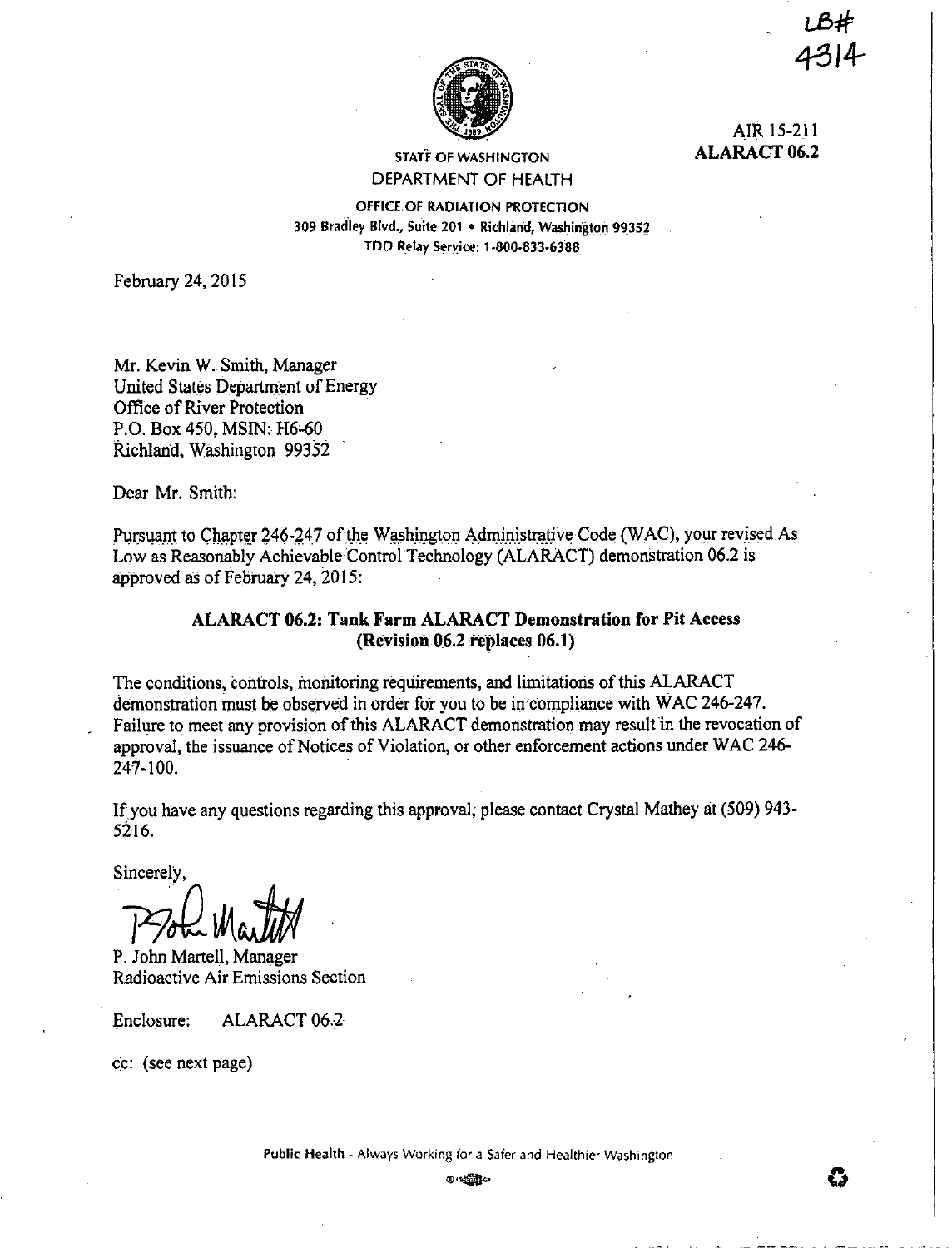Mr. Kevin W. Smith February 24, 2015 Page 2 of 2

cc:

Ruth Allen, WRPS Matthew Barnett, PNNL Lucinda Borneman, WRPS Lee Bostic, BNI Dennis Bowser, USDOE-ORP Cliff Clark, USDOE-RL Jack Donnelly, WRPS Rick Engelmann, CHPRC Dennis Faulk, EPA Gary Fritz, MSA Phil Gent, Ecology Robert Haggard, BNI Dale Jackson, USDOE-RL Jessica Joyner, WRPS Reed Kaldor, MSA Paul Karschnia, CHPRC Ed MacAlister, USDOE-RL Crystal Mathey, WDOH Ernest McCormick, WDOH Valarie Peery, Ecology John Schmidt, WDOH Maria Skorska, Ecology Bryan Trimberger, USDOE-ORP Randy Utley, WDOH Jeff Voogd, WRPS Joan Woolard, MSA Davis Zhen, EPA **Environmental Portal** RAES Tracking: Resp. to IM# 4,266; Line 1028 AIR 15-211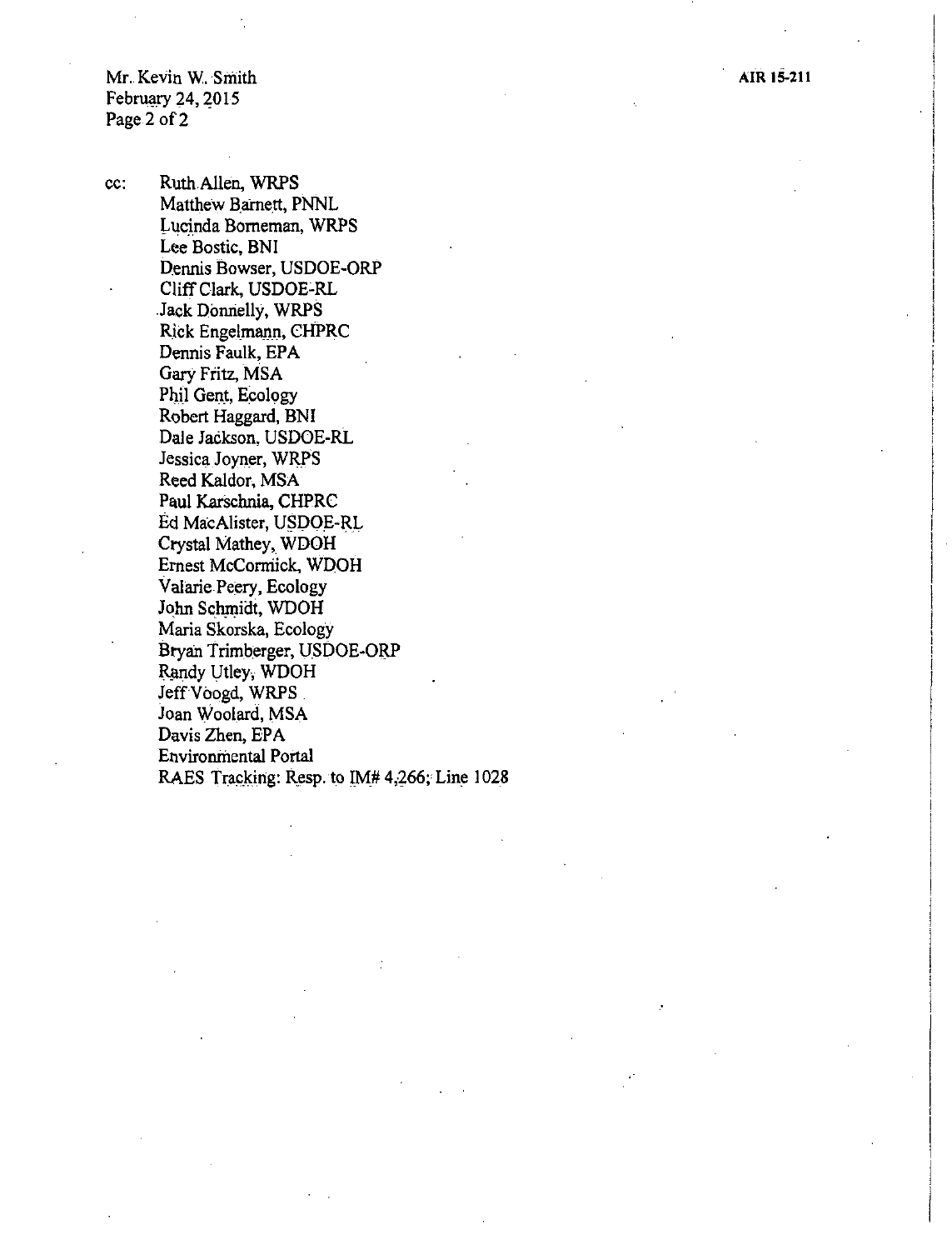# **AI..A\_RA<;:T** *06.i*

# . . **TANK FARM ALARACT DEMONSTRATION FOR PIT ACCESS**

## 1. Description of Activity

*This ALARA CT demonstration applies to all pits, caissons, and filter pits which have the*  potential for exposing tank waste to the pit environment, except 241-ER-152, 241-S-151, 241-UX-154, 241-TX-154, 244-CR Vault DCRT, 244-A Lift Station DCRT, and *244-TX DCRT which must follow an approved Notice of Construction. If the work activities are such that they can be performed without removal of the pit covers, the controls listed in this ALARACT demonstration do not apply. Instead, the work shall be performed using appropriate controls from the latest revision of* HNF-5183, "Tank Farms Radiological Control Manual" and the latest revision of *TFC-ESHQ-RP\_RWP\_ C-02; "Radiological Containm\_ent". Activities wh\_ich m\_ay be conducted in this manner include pit videos/horoscopes, jiUing seal loops, valve handle change-out, pit*  wash-downs or other decontamination activities, fixative application, radiological surveys, *remote operation of pit drains, leak detector troubleshooting or change-out, pit drain leak rate tests, core drilling cover blocks and removal or insertion of gas sampling lines. Any activity not included in.the list must be approved by WDOH on a case-by-case basis. Pits that do not have the potential for exposing tank waste to the pit environment do not require implementation of ALARACT controls for entry. Examples include flush pits, service pits,* annulus pump pits and leak detection pits. These pits shall be accessed using appropriate controls from the latest revision of HNF-5183, "Tank Farms Radiological Control Manual" and *the latest revision of TFC-ESHQ-RP\_RWP-C-02, "Radiological Containment".* 

PREPARATION WORK:

A pre-job survey is performed on the exterior-surface of the pit and the surrounding area.

A splashguard (monitorable surface) is installed around the pit.

Before the pit covers are removed, an approved fixative may be applied inside the pit and/or the pit may be decontaminated. These processes are generally performed through an access port. If there is no access port(s), the pit covers are raised and suspended to provide access. A radiological survey is performed, and/or fixative may be applied inside the pit. The pit covers are then removed when necessary to perfonn wcirkinside the pit. With the pit covers off, additional decontamination activities may include the use of chemicals, peel and strip paints, water, or manual scrub brushes.

A temporary or permanent cover is installed over the pit if ever left unattended.

After all activities in the pit are completed, the pit covers are reinstalled and the splashguard is removed.

### Laydown area:

If work is not feasible to be performed in a pit, equipment may be removed from the pit and placed in an adjacent laydown area. The laydown area will border the pit and be monitored for contamination. Examples for vvhen a laydown area may be used include wrapping equipment (e.g. jumpers, vaives, pumps, sump pumps, cover blocks, cover plates), replacing equipment (e.g. gaskets, leak detectors, valves, funnels, piping, jumpers), and other repairs on equipment.

## **2. Controls**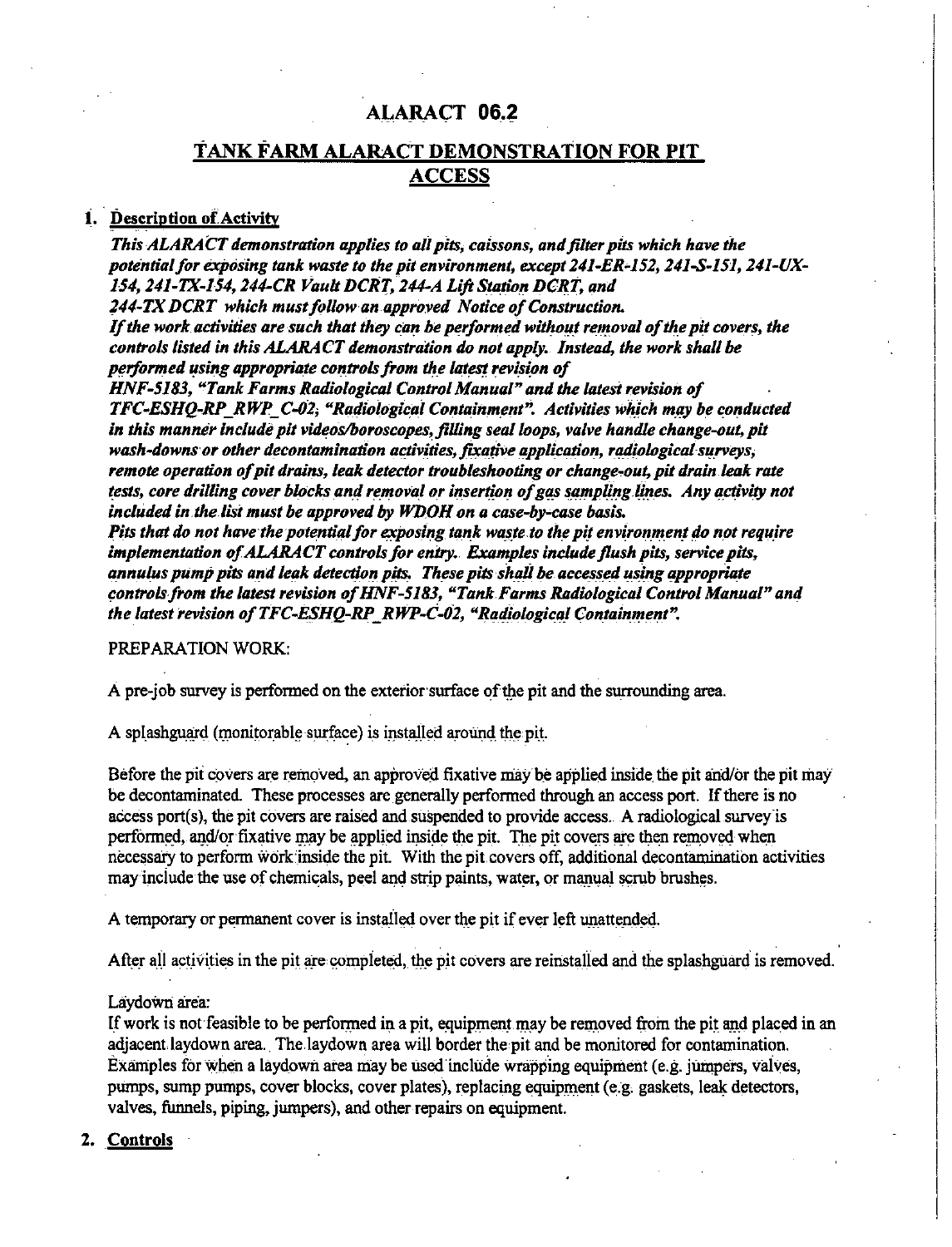a.Follow ALARACT demonstration for ''Riser Preparation/Opening"(ALARACT I).

b.Follow ALARACT demonstration for ''Packaging and Transportation of Waste" (ALARACT 4).

c. The pit covers are lifted and contained if the removable contamination level is greater than 50,000 disintegrations per minute  $(d_{\text{D}}/100)$  square centimeters (cm2) beta-gamma and 70 dpm/l00cm2 alpha and moved to a storage area.<sup>1</sup>

d. Uniformly distributed removable contamination levels within the pit are decontaminated to less than 100,000 dpm/100cm2 beta,garnma and 2,000 dpm/100cm2 alpha by washing and/or applying an approved fixative. A device to reduce contamination may be inserted through an opening in the pit to reduce contamination by applying water and/or fixative into the pit. An approved fixative will be applied to pit surfaces if contamination levels exceed the limits stated above or as needed.

Note: The fixative will adhere to the contamination to ensure minimization of potential airborne contamination.

e. Swipes will be taken on the splashguard surface facing the interior of the pit and the laydown area. Splash guards and laydown area are to be maintained below 50,000 dpm/100cm2 beta-gamma and  $\overline{70}$ dpm/100cm2 alpha.

f.Use a splashguard extending to the edge of the pit. The splashguard will be taped or sealed to the edge of the pit. If it is not feasible to seal the spiashguara to the edge of the pit, an additional rail will be installed at the base of the handrail and the splashguard will be taped or sealed to that bottom rail or sealed to the matting or groundcover around the pit. This rail will be as close as possible to the pit edge. A ground cover is then placed around the edge of the pit and extends under the bottom rail. Alternative configurations for splashguards are listed below in f.(a).

f.(a) .. Alternative configurations for the splashguard include:

 $1.$  For above ground pits, the pit wall may be used as the splashguard and the groundcover will be secured to the top of the pit wall and draped over the exterior side of the pit wall and on the ground around the pit.

2. For above ground pits, the splashguard may extend from the inside of the pit wall in addition to being draped over the outside of the pit wall.

3. For pits that are partially above grade, an alternative is to use a combination of pit wall and railing to support the splashguard.

4. In cases where a weather enclosure is placed around the pit, the interior of the weather enclosure may be used as the splashguard.

5. A single or double gate may be placed in the splashguard to allow pit access.

6. If a laydown area is used the area will be covered by plastic to form a base layer and enclosed within a splash guard. A layer of matting will then be used to protect the base or barrier layer.

Note: Additional layers of plastic may be placed on top of the matting to wrap equipment when needed.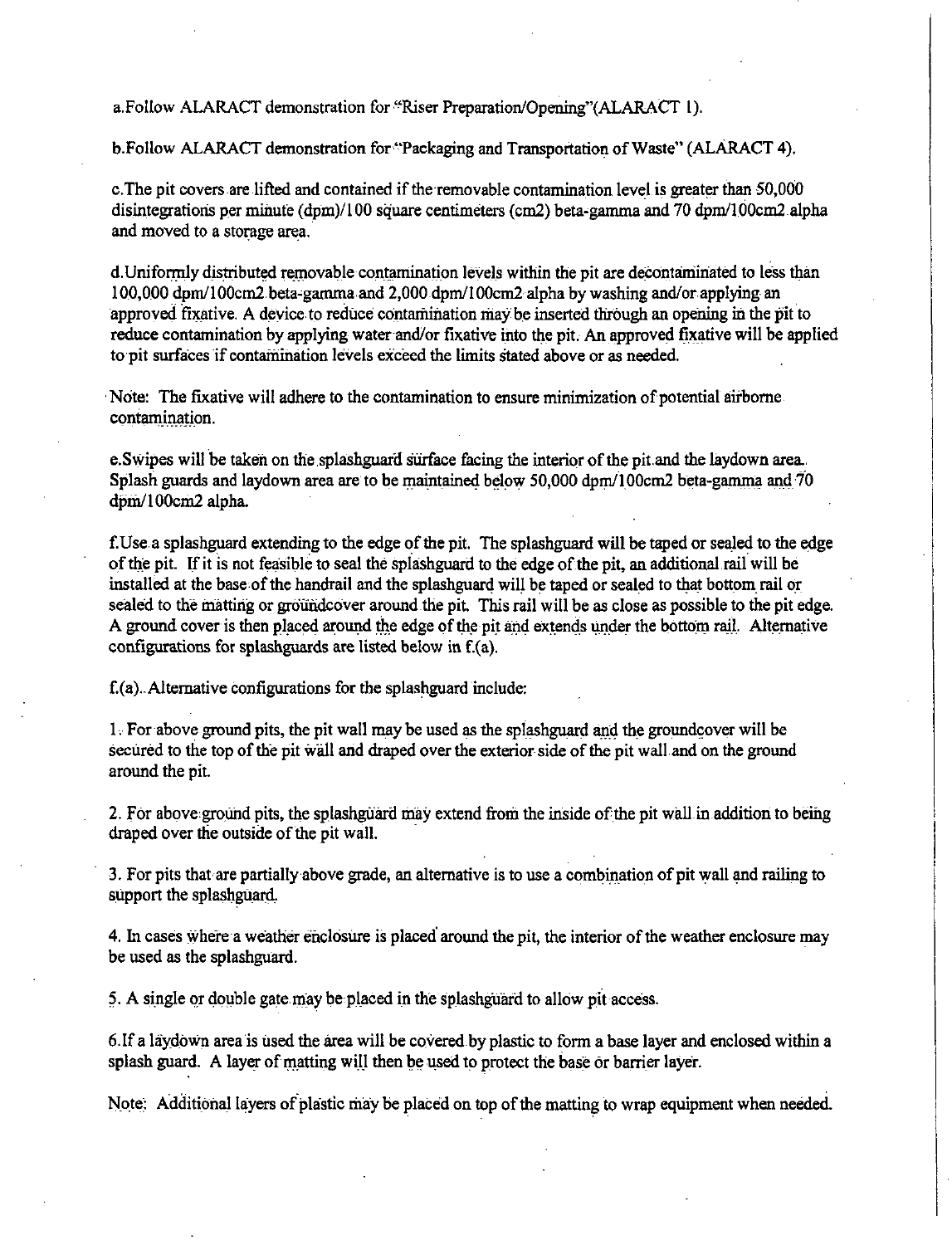The splash giiard and plastic would control the spread of any contamination outside the laydown/wrapping area and the matting will ensure that the base plastic layer remains intact. The laydown area may be located next to the pit with a single splash guard around both areas. Single or double gates may be placed in the splashguard for access purposes.

f.(b) In instances where the splashgard and the pit equipment are in close proximity, a slit or flap may be installed in the splashgard. The slit or flap will be sealed when not in use and can only be used for short periods of time (typically less than an hour) and when no other pit activities that could displace contamination are occurring unless the opening in the splashguard is closed.

1. The time that the slits or flaps are open shall be minimized.

2. Slits and flaps shall be sealed when not.in use.

3. No activities which have the potential to disturb removable contamination greater than 5,000 dpm/100cm2 beta-gamma and/or greater than 70 dpm/100cm2 alpha, shall occur when the flaps or slits are open.

g. If sustained wind speeds are  $\geq$ 25 miles per hour (mph), then do not open pits.

h.A local wind speed device may be utilized in lieu of Hanford Meteorological Station readings, if local wind speed readings are taken in an unobstructed location representative of the work area.

i. A local wind speed device is used to measure wind speeds, then the use of the local wind speed device and the measured wind speed readings must be documented in the Work Record.

j.HPT coverage will be performed as specified in the Radiological Work Permit.

k. Use approved Containment Selection Guide, Attachment A, found in the latest revision of TFC-ESHQ-RP\_RWP\_C-02; Radiological Containment.

1. Active ventilation may be utilized in accordance with the PTRAEU NOC.

m. Core drilling through a pit cover (cover block or cover plate) shall be performed in accordance with contamination controls as specified in the latest revision of HNF-5183, Tank Farms Radiological Control Manual and the latest revision of TFC-ESHO-RP RWP C-02, Radiological Containment and below:

1. Verify fixed and removable contamination is less than 5,000 dpm/100cm2 beta-gamma and less than 70 dpm/100cm2 alpha in the area to be core drilled or decontaminate to below these levels utilizing nonvigorous hand methods (wiping or scraping) in areas to be core drilled.

2. If decontamination is unsuccessful, cover the area to be core drilled with.fixative or tape (tape must be substantial, such as duct tape) minimizing the potential of airborne contamination during the initial drilling.

3. Ensure drill bit is kept wet during core drilling.

4. Verify fixed and removable contamination is maintained less than 5,000 dpm/100cm2 beta-gamma and less than 70 dpm/100 cm2 alpha during and after core drilling.

n. Radiologically contaminated material with removable contamination greater than  $50,000$  dpm/l $00cm2$ beta-gamma and greater than 70 dpm/100cm2 alpha left in the laydown area must be wrapped if left